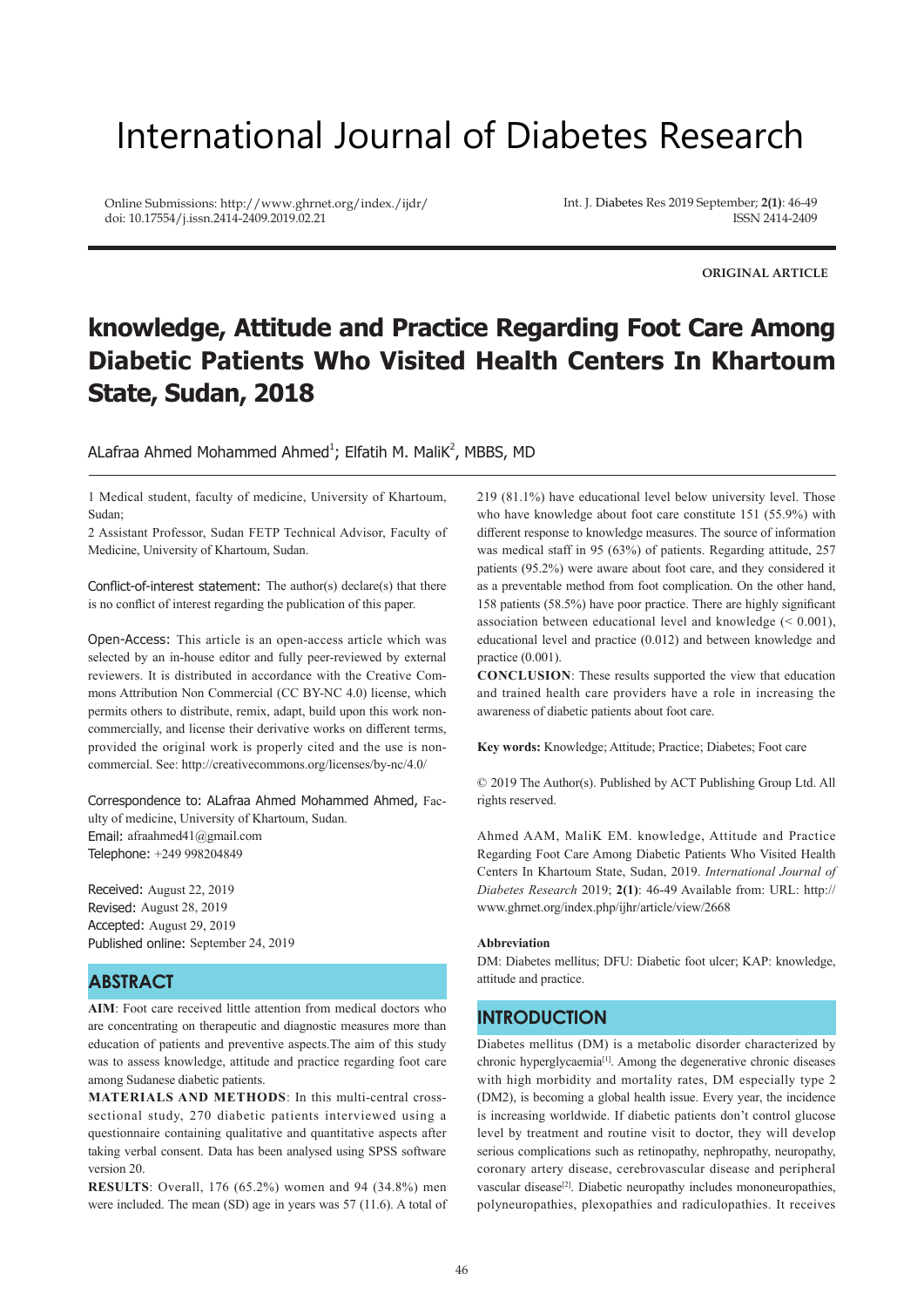special attention because it leads to diabetic foot ulcer (DFU)<sup>[3]</sup>. DM and its complications have negative impact on the quality of life, psychological wellbeing, social functioning, employment and cost of treatment[4].

 In 2002, WHO defined DFU as an infection, ulceration, and/or destruction of deep tissues associated with neurological abnormalities and varying degrees of peripheral vascular disease in the lower limb. DM and DFU are common medical problem in Sudan. Lower limb amputation among inpatients with diabetic foot in Khartoum hospitals increased in last years. Recently, DFU accounted for 10.2% of all complications reported from private clinics in the Khartoum state. According to some studies, the prevalence of DFU among the population of rural Sudan is 3.9%. Although the magnitude of the DFU and its consequences (amputation) is high in Sudan, limited researches have been performed to investigate the role of multiple potential etiologic factors in this complication[5]. Foot ulcer should be managed by multidisciplinary team. Good patient's education and self-care decrease amputation. A study from Pakistan highlighted the fact that a proper education and awareness program can change the attitude of the public regarding diabetes<sup>[6]</sup>. Although there are improvement in awareness of population about DM due to selfmanagement education programmes for people with diabetes, still there is a gab between knowledge, attitude and practice<sup>[7]</sup>.

 Foot care is a key issue to prevent foot ulcer. When patients have adequate knowledge and information, their attitude will change and they will be able to do right practice in order to prevent foot ulcer. Practices regarding foot care are prepared meal plans, exercise, foot hygiene, toe and nail care, daily check and inspection of foot and  $leg^{[8,9]}$ .

 Foot care received little attention from medical doctors who are concentrating on therapeutic and diagnostic measures more than education of patients and preventive aspects. The aim of this study was to assess knowledge, attitude and practice about foot care among Sudanese diabetic patients and association of education with knowledge and practice.

## **METHODS AND MATERIALS**

This research is descriptive observational multi-centers crosssectional study conduct at health centers in Khartoum, Sudan between October 2018 to December 2018. Both quantitative and qualitative methods were used in this study. A total of 270 diabetic patients from 9 health centres were enrolled in this study (30 patients from each center).

 Data was collected through self‐administered and structured interview questionnaire covering socio-demographic characteristics, knowledge, source of knowledge, attitude and practice after taken verbal consent from participants.

 Data was analyzed using IBM SPSS software version 20. Descriptive analysis performed for quantitative and qualitative measures and displayed as frequency and percentages in form of tables. Chi-square test was used to assess the association between the socio-demographic characteristics and level of knowledge, and practice, and between knowledge and practice.

## **RESULTS**

Overall, 176 (65.2%) women and 94 (34.8%) men were included with a mean age of 57 years (SD = 11.6) and mean duration of diabetes of 10 years (SD = 7.4). Regarding educational level, 15.9% were illiterate and 18.9% were either graduate or post-graduate.

#### Ahmed AAM et al. KAP of diabetics regarding foot care

 Further analysis showed Those who have knowledge about foot care constitute 151 (55.9%), different response to knowledge measures as shown in table 1. The source of information was medical staff (doctors, diabetic educators ora nutritionist) in 95 (63%) of patients, other source like: tradition, magazine, books, posters. the scoring of knowledge was categorized. in to yes (have knowledge) and no (haven't knowledge), the frequency of patients with (yes) was 151 (55.1%) and (no). was 119 (44.9%).

 Regarding attitude, 257 patients (95.2%) awarded about foot care, and 203 (79%) patients they considered foot care as a preventable method from foot complication (diabetic septic foot, infected wound, not healed wound…etc), other cause like: as part from personal hygiene (most), make me relax,as a disease.

 Table 2 present responses of patients to measures of practice, The scoring of the practices of foot care is categorized into poor and good practice of foot care. The respondent will be categorized into poor practice of foot care if the correct number of question answered is between 0-5 out of 8 questions and good practice if 6-8 out of 8 questions. the frequency of patients with poor practice was 158 (58.5%) and good practice was 112 (41.5%).

 Chi -square test in Table 3 and 4 present no association between gender and knowledge ( $p = 0.532$ ), gender and practice ( $p = 0.797$ ), on the other hand there are highly significant association between educational level and knowledge  $(p < 0.001)$ , educational level and practice ( $p = 0.012$ ) and between knowledge and practice ( $p =$ 0.001).

### **DISCUSSION**

Socio-demographic results show that DM affect elderly, most of study participants are female, mean of duration of DM is 10 years as same in several study, most of study population below the level of university (81.1%), few of them are very educated (18.8%), most of uneducated patients are female similar to many studies. This result may be explained by the fact that female education is not allowed in our society, cultural and traditions, specially in rural area in Sudan and even educated female are not complete there education to university and stop in primary and secondary level because it married early or other causes determined by our cultural and tradition.

 Regarding knowledge and response to it measures, Pakistan and Malaysian study show very good response what is surprising is that low response to knowledge measurement specially nails cutting, not walk barefoot, wear socks and inspection, not like this is different in these results maybe due to different socioeconomic and educational level in out country and other country, and the degree of effectiveness of our educational program to prevent diabetic foot and councilling from medical staff which concentrate in some measures not all measures mentioned above.

 We add to this study attitude related to Foot care because most of studies concentrated on knowledge and practice. In Brazilian study show high percent of participants are performed physical examination (80%) because they want to prevent foot related complications and approximately the same in this study (79%), but make this results different that Brazilian study suggest that different in attitude related to inadequate knowledge from doctors that affect on attitude of patients toward Foot care, but we observe in this study main reason is our patients always heard about amputation almost form many sources,family,friends and social media not from medical staff which be main source of knowledge, this explain the different in percentage of knowledge, attitude and practice.

Response of patients to questions related to practice is high in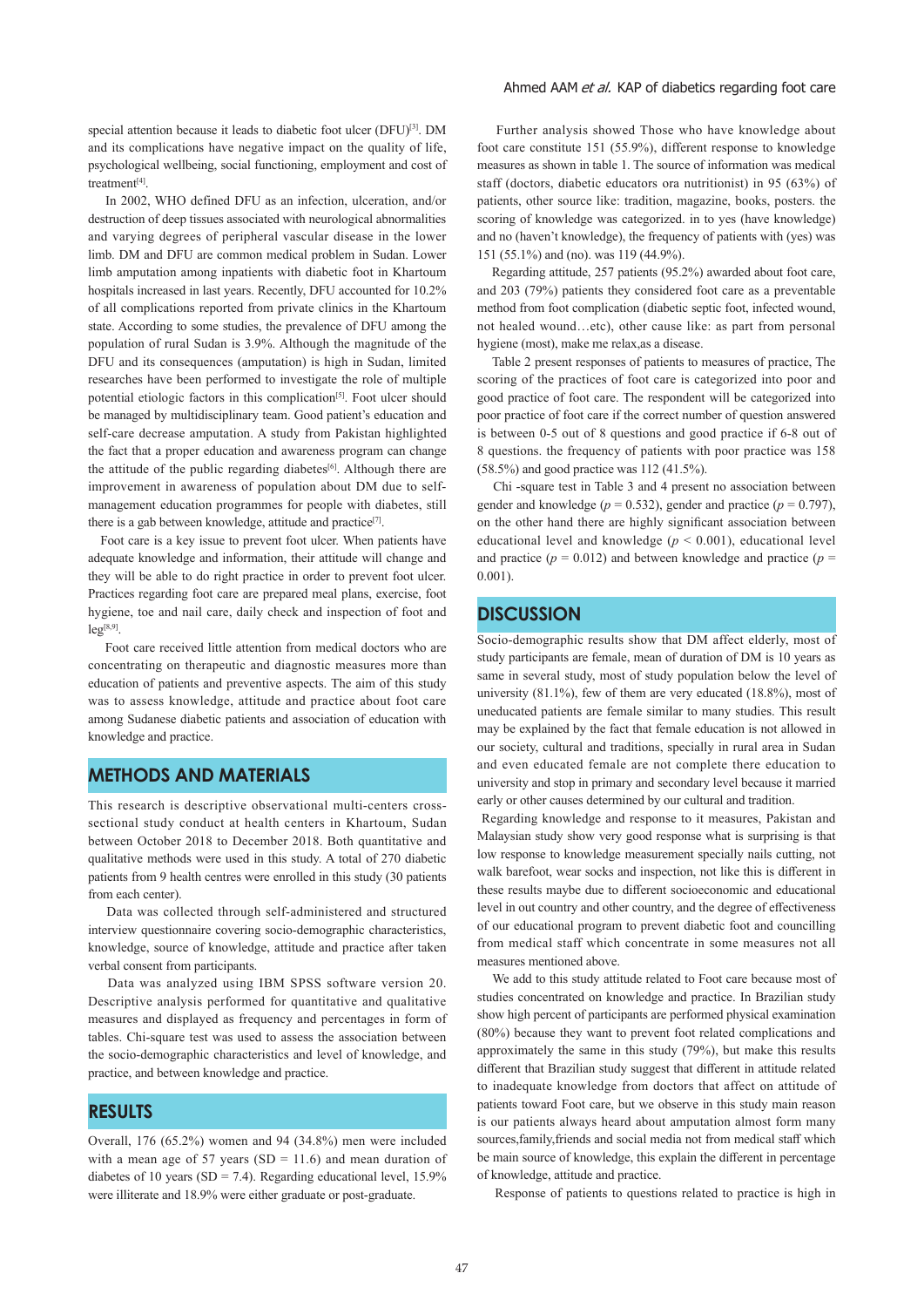| Table 1 Participants knowledge about various aspects of foot care ( $n = 151$ ). |  |  |
|----------------------------------------------------------------------------------|--|--|
|----------------------------------------------------------------------------------|--|--|

| Foot care aspects                                     | Frequency | $\frac{0}{0}$ |
|-------------------------------------------------------|-----------|---------------|
| Regular inspection of their foot                      | 34        | 22.5          |
| Washing                                               | 83        | 54.9          |
| Drying                                                | 40        | 26.5          |
| Moistening                                            | 82        | 54.3          |
| Nail cutting                                          | 30        | 19.9          |
| Not bare foot                                         | 24        | 15.9          |
| Wearing socks                                         | 22        | 14.6          |
| Wearing diabetic shoes                                | 78        | 51.7          |
| Number who answer with yes                            |           |               |
| % of those who respond out of 270 participants        |           |               |
| You need to write statement instead of one or 2 words |           |               |

**Table 2** Participants practice related to foot care (*n* = 270).

| Foot care aspects         | <b>Description</b>      | Frequency      | $\frac{0}{0}$  |  |
|---------------------------|-------------------------|----------------|----------------|--|
|                           | Daily                   | 201            | 74.4           |  |
|                           | Every 2 days            | 5              | 1.9            |  |
| Inspection                | Weekly                  | 8              | 3              |  |
|                           | Not inspected           | 56             | 20.7           |  |
|                           | More than one time/ day | 226            | 98.5           |  |
| Washing                   | One time per day        | 3              | 1.1            |  |
|                           | Not washing regularly   | $\mathbf{1}$   | 0.4            |  |
|                           | Yes                     | 97             | 35.9           |  |
| Drying                    | No                      | 139            | 51.5           |  |
|                           | Sometimes               | 34             | 12.6           |  |
|                           | Yes                     | 187            | 69.3           |  |
| moistening                | No                      | 30             | 11.1           |  |
|                           | Sometimes               | 53             | 19.6           |  |
|                           | Yes                     | 260            | 96.3           |  |
| Nail cutting              | N <sub>o</sub>          | $\overline{0}$ | $\overline{0}$ |  |
|                           | Sometimes               | 10             | 3.7            |  |
|                           | Yes                     | 6              | 2.2            |  |
| Bare foot                 | N <sub>o</sub>          | 222            | 82.2           |  |
|                           | Sometimes               | 42             | 15.6           |  |
|                           | Yes                     | 51             | 18.9           |  |
| wearing socks             | N <sub>o</sub>          | 124            | 45.9           |  |
|                           | Sometimes               | 95             | 35.2           |  |
|                           | Yes                     | 65             | 24.1           |  |
| wearing diabetic<br>shoes | No                      | 164            | 60.7           |  |
|                           | Sometimes               | 41             | 15.1           |  |

most of questions except in drying, wear socks and diabetic shoes, a possible explanation for this might be that the most of practice is a part of our daily activity as Sudanese population, low response in drying due to there think that it dry by it self after few minutes after washing not as in guidelines of foot care in diabetic patients which recommended that drying feet after washing directly, also low response in wear socks and shoes because they feel uncomfortable when wear it. comparing of this result regarding response of practice with other study is high, in general several studies show that there are high response to practice like Pakistan and Indian study with few variation in percentage of response, contradiction to Malaysian study present that low response for practice of most of practice measurements comparing with response of knowledge of same study, this variations of response between practice and knowledge explain by lack of proper and fully counseling of medical staff to patients **Table 3** Association between scio-demographic characteristics and knowledge.

| Socio-demographic<br>characteristics |                   | Knowledge about foot<br>care |    | Chi-square | $p$ -value |
|--------------------------------------|-------------------|------------------------------|----|------------|------------|
|                                      |                   | Yes                          | No | test       |            |
| <b>Sex</b>                           | Male              | 55                           | 39 | 0.038      | 0.532      |
|                                      | Female            | 96                           | 80 |            |            |
| Educational<br>level                 | Illiterate        | 11                           | 32 |            |            |
|                                      | Primary           | 47                           | 48 |            |            |
|                                      | Secondary         | 58                           | 23 | 0.334      | $\Omega$   |
|                                      | Graduate          | 26                           | 14 |            |            |
|                                      | Above<br>graduate | 9                            | 2  |            |            |

| Table 4 Association between scio-demographic characteristics and |  |  |
|------------------------------------------------------------------|--|--|
| knowledge with practice.                                         |  |  |

| Socio-demographic<br>characteristics |                   | <b>Practice about foot care</b> |      | Chi-square |            |
|--------------------------------------|-------------------|---------------------------------|------|------------|------------|
|                                      |                   | Good                            | Poor | test       | $p$ -value |
| <b>Sex</b>                           | Male              | 38                              | 56   | 0.016      | 0.797      |
|                                      | Female            | 74                              | 102  |            |            |
| Educational<br>level                 | Illiterate        | 12                              | 31   |            |            |
|                                      | Primary           | 31                              | 64   |            |            |
|                                      | Secondary         | 43                              | 38   | 0.218      | 0.012      |
|                                      | Graduate          | 20                              | 20   |            |            |
|                                      | Above<br>graduate | 6                               | 5    |            |            |
| Knowledge                            | Yes               | 76                              | 75   | 0.202      | 0.001      |
|                                      | N <sub>o</sub>    | 36                              | 83   |            |            |

about knowledge & practice of foot care.

 There are significant association between educational level and knowledge  $(0.001)$ , and practice  $(0.012)$ , also there are significant association between knowledge and practice (0.001), no significant association with sex, this results are similar to Nigerian and Pakistani studies determine the impact. and effect of education in knowledge and practice, contradiction to 2 Malaysian studies present there are not significant association between educational level and knowledge and practice because different background of education of participants which included in these studies.

## **CONCLUSION**

These results supported the view that education and trained health care providers have a role in increasing the awareness of diabetic patients about foot care.Different in response to knowledge, attitude and practice due to impact of our society, tradition and culture.

 The study offers some important insights into deficiency in educational programs and fully councilling from health care provides to diabetic patients to complications related to diabetes, that reflected on knowledge and practice of patients, and increase the gap between knowledge and practice

## **RECOMMENDATIONS**

Training health care provider, nurse and doctors in council diabetic patients in complications related to diabetes, training diabetic educators and make works shops and courses in diabetic foot care, build special diabetic clinic in primary health center with trained diabetic educators to. Increase awareness of diabetic patients about multiple discipline in diabetes, spread of posters that talk about foot care.